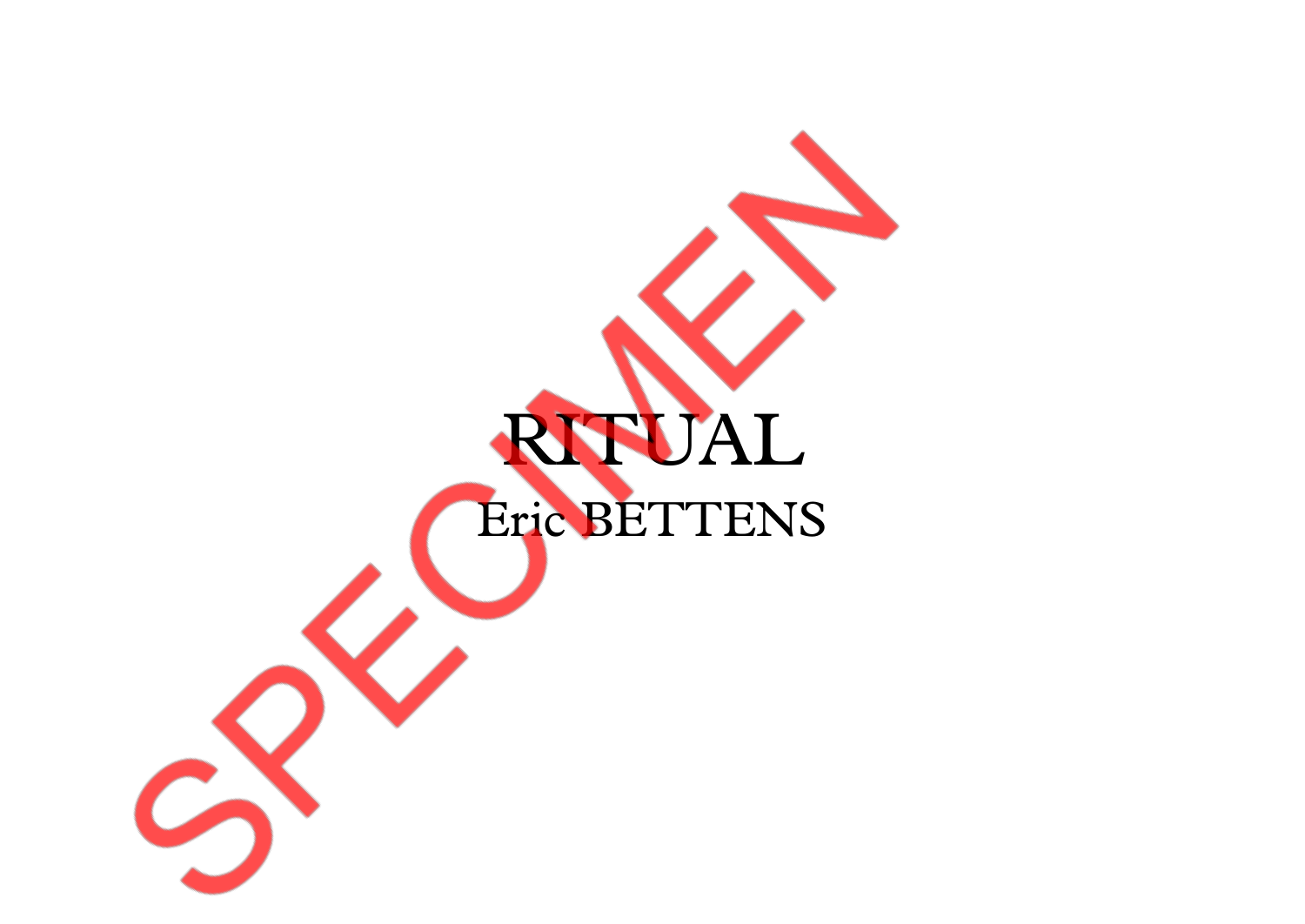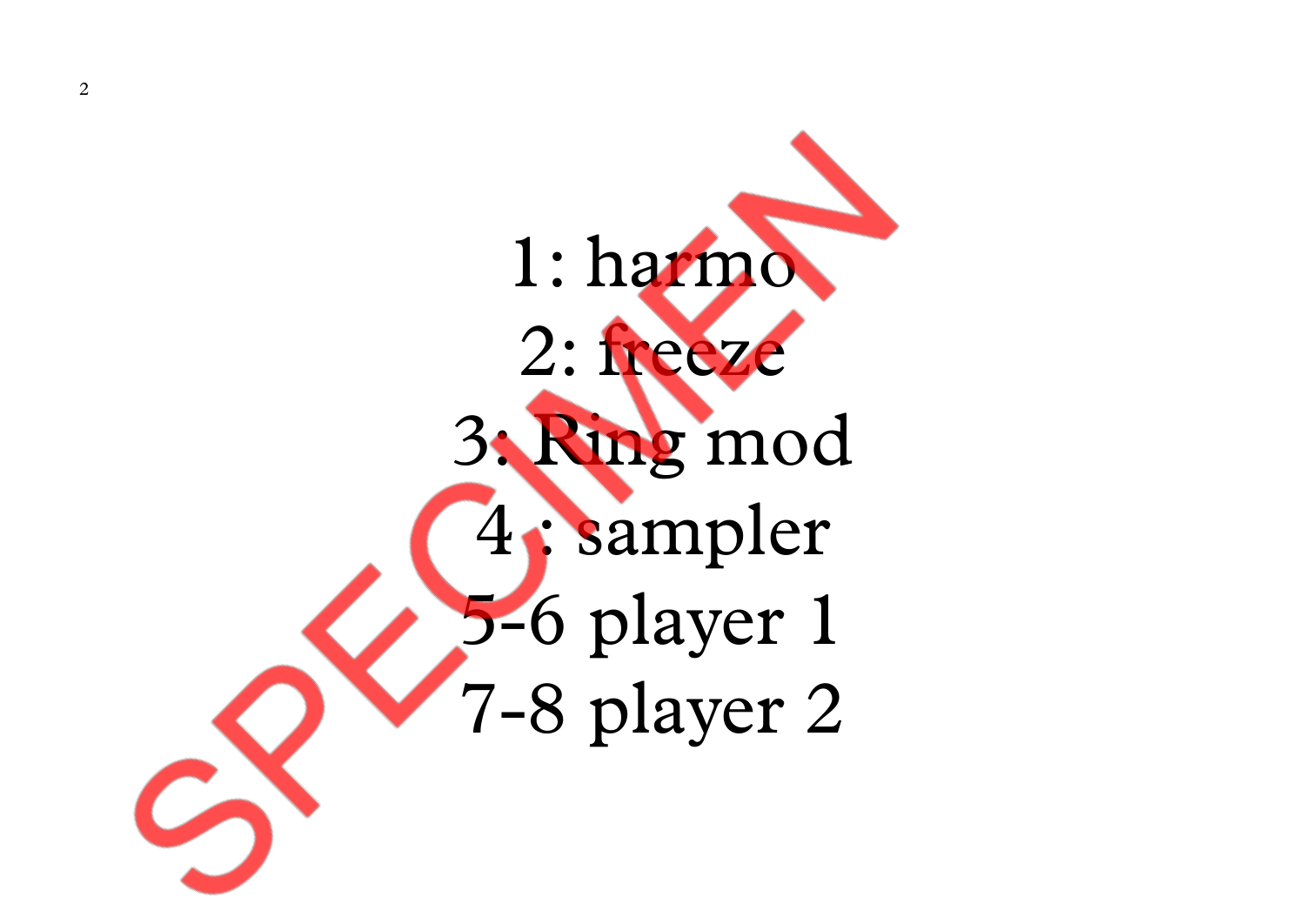## **Notes de spatialisation :**

- S1 : Front 8 sec, go to back in 8 sec
- S2 : Front
- S3 : Front 10 sec, rotation 360° in 30 sec, clockwise
- S4 : Front
- S5 : Front 10 sec, go to back in 4 sec
- FX Ped 8 ( Harmonizer) : Front
- S6 : Front
- S7 : Front 10 sec, go to back in 4 sec
- FX Ped 12 (Freeze) : Back
- FX Ped 13 (RM + LFO) : Front
- S8 : Front

 $\boldsymbol{C}$ 

- S9bis : Front 6 sec, go to back in 2 sec, rear 6 sec, go to front in 2 sec Front 6 sec, go to back in 10 sec rear 2 sec, rotation 360° in 16 sec, clockwise S13 : Front 12 sec, rotation 4 cycles  $360^\circ$  in 28 sec
- 
- S14 : Front 12 sec, go to back in 12 sec, rear 12 sec, so to side L/R in 12 sec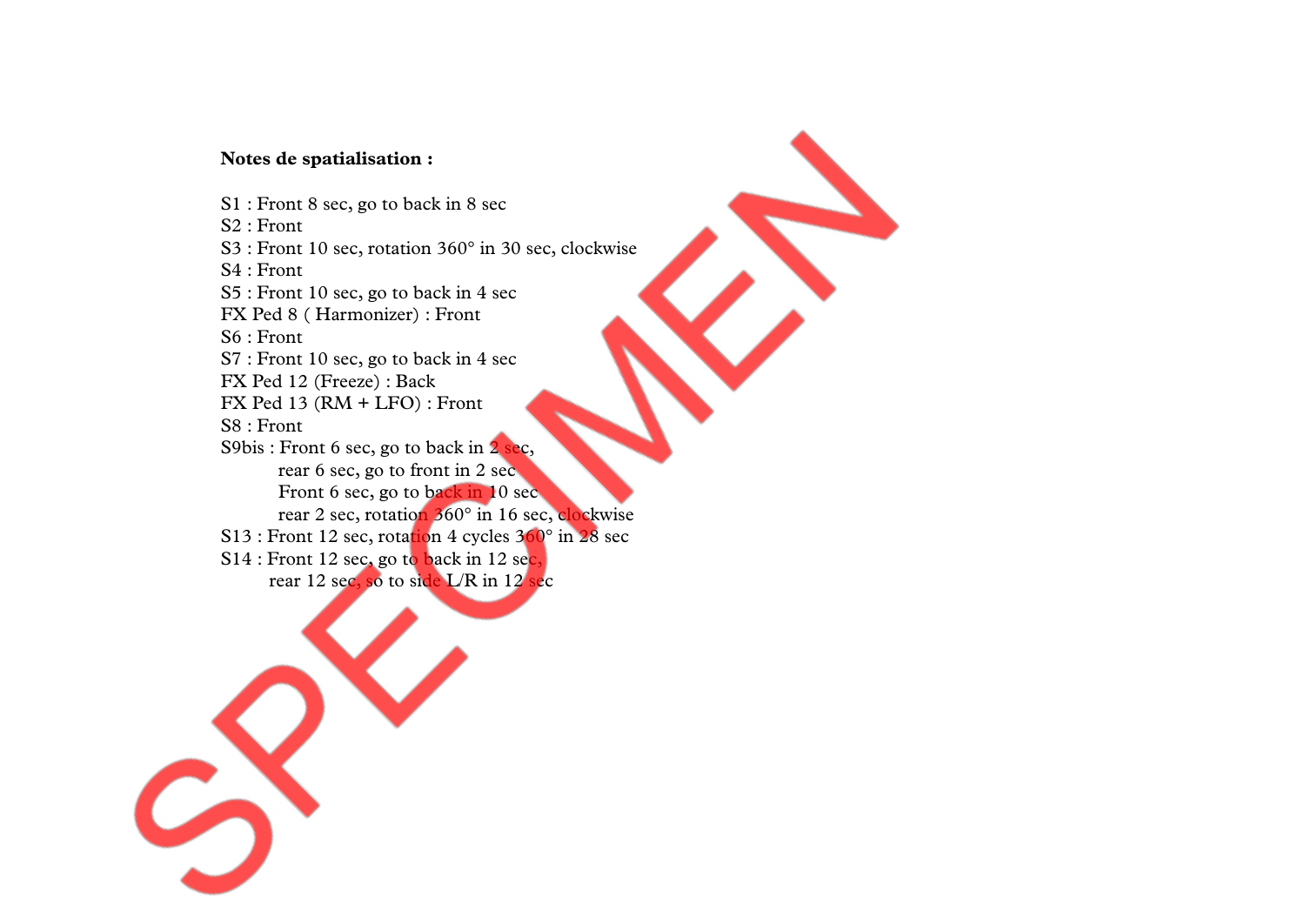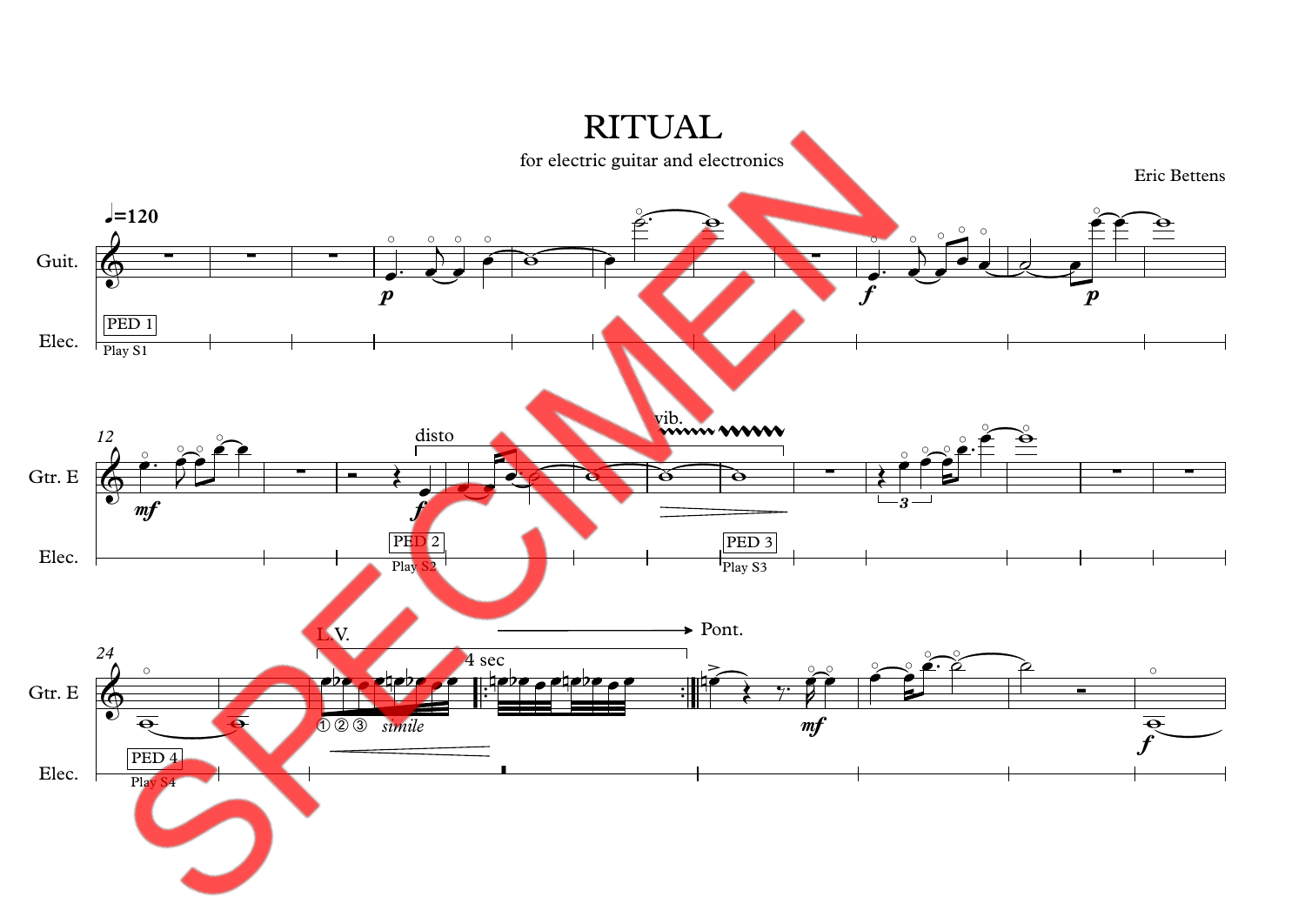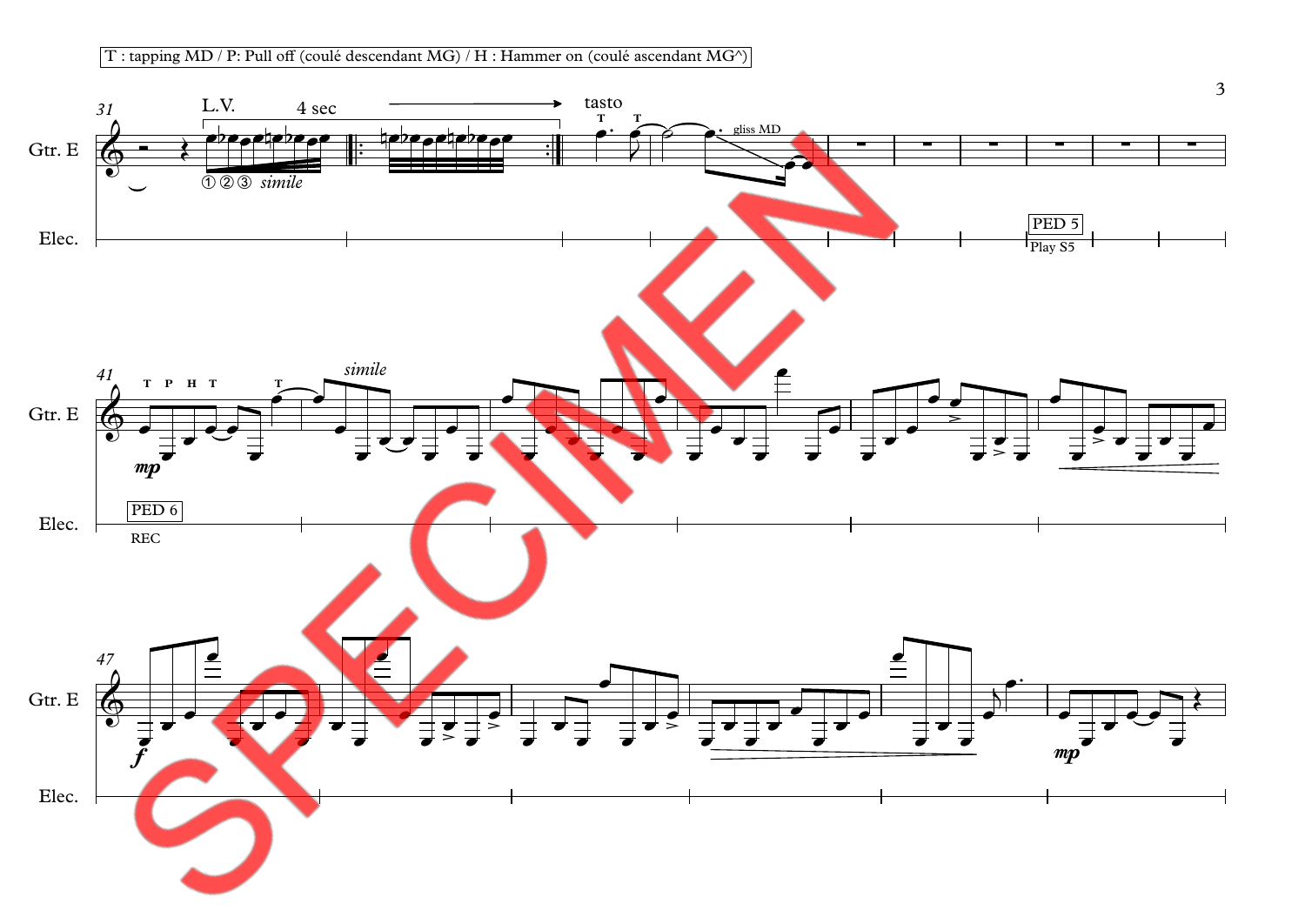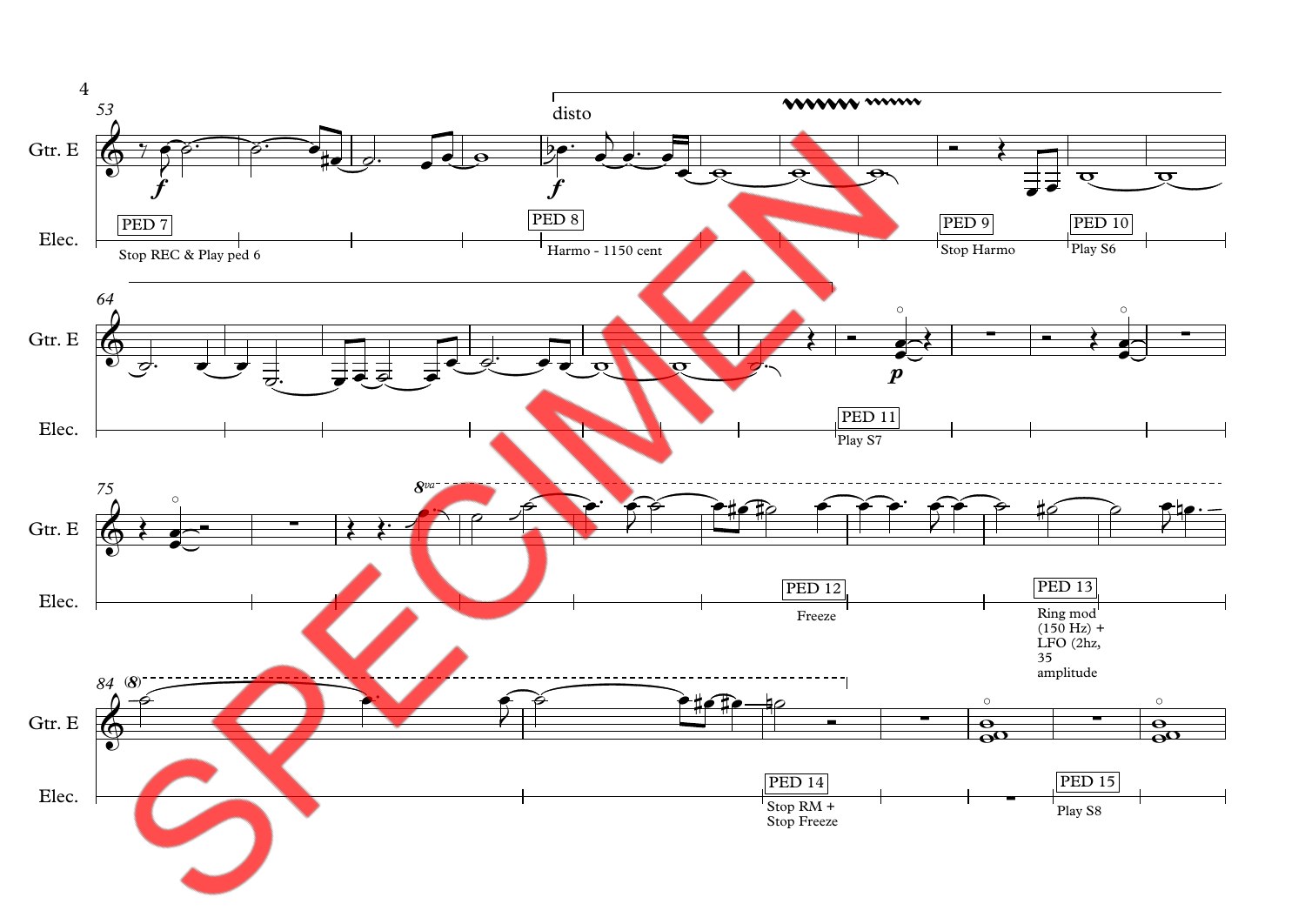